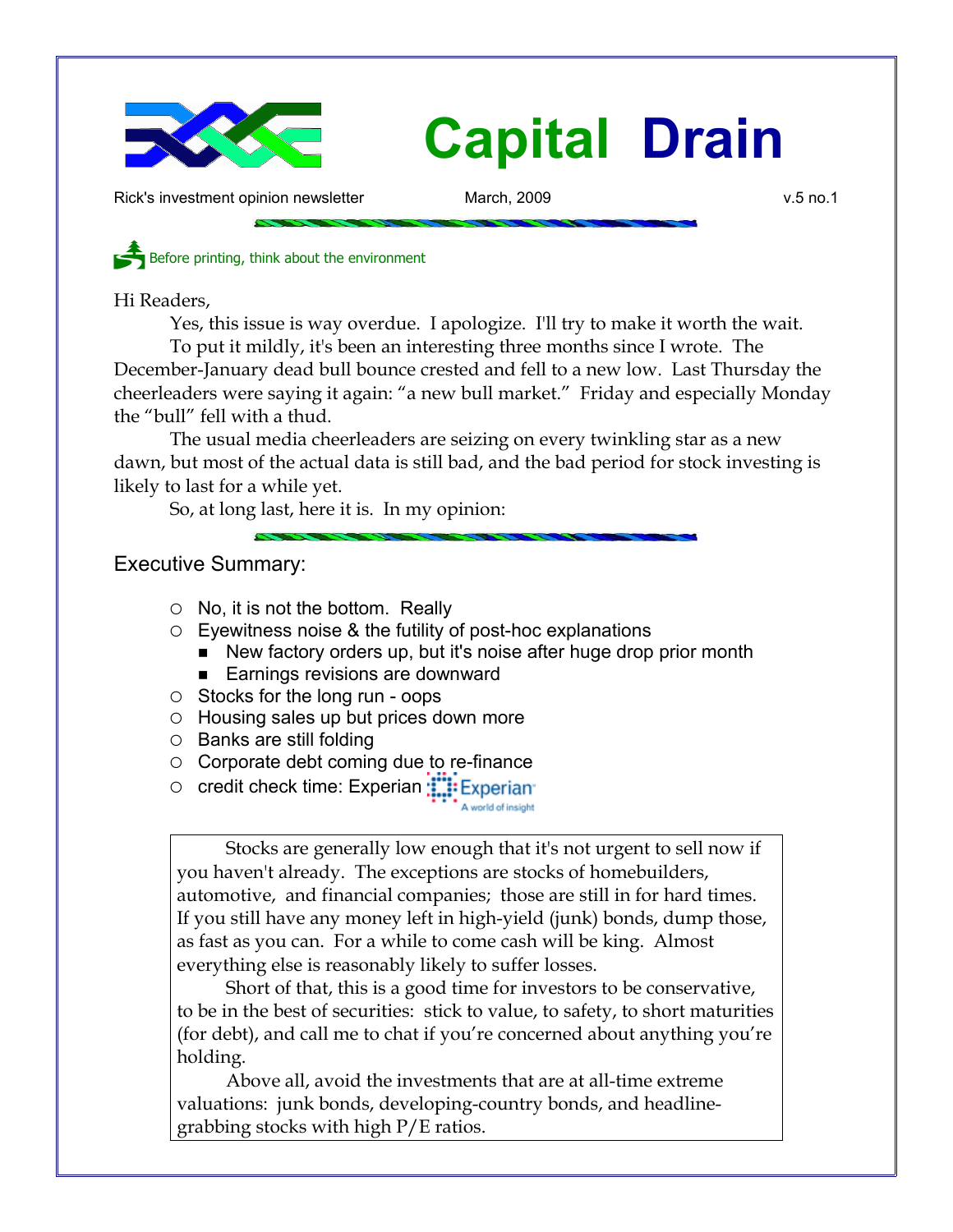# The Details:

Everyone wants the bottom to arrive. No more stock drops, no more housing drops, no more dead companies, no more lost jobs. Sadly, wanting does not make it so.

We still don't know which banks will survive, how low home prices will fall, or how much the economy will shrink before it reaches a lower equilibrium. Economic busts, just like booms, feed back to reinforce themselves. This one still shows plenty of new bad news which will itself have depressing effects elsewhere.

Incidentally, I wrote a short [blog post \(Feedback about 'feedback'\)](http://018695b.netsolhost.com/ricksblog/2009-03-30/the-stock-picking-process/macroeconomics/feedback-about-feedback/) to clear up some of the mis-used nomenclature of feedback. It discusses the boom/bust economic cycle as an illustrative example.

I heard one 'expert' say we're in a new bull market. That's a pretty good signal for the dead bull's apogee.

More broadly, every day, and on cable TV every few minutes, some expert will tell you why some little factoid means that the whole economic and investing picture has changed. I like to call this "eyewitness noise." Instead of reacting to every little bump of the Brownian Motion noise, the wise investor will step back, ignore rumors, and let the confirmed and settled facts paint the bigger picture.

I'm particularly aghast at the analysts whose live analysis explains "why" the market has done whatever it did that day. These explanations are almost always *post hoc ergo propter hoc* fallacies-- event A happened then event B, so A must have caused B.

Indisputably, there have been some plausibly positive-sounding statistics reported lately. Sadly, the positives they're quoting are marginal. Consumer spending in particular is up slightly, but the previous was down hugely-- that's just noise. Likewise for factory orders. Plot any of these series for a year and play 'spot the uptick.' They're not only small compared to the margin of error, they're negligible compared to the fall.

> "Still a man sees what he wants to see, and disregards the rest. La, la, la."<sup>[1](#page-1-0)</sup>

The other reason cited for optimistically piling into stocks is that "PE ratios are low." Well, not in the way that you would like them to be. In a typical recession, as stock prices fall and they're compared to the *preceding* company earnings, the price/earnings (PE) ratios do look pretty low. When you buy a stock, though, you're not buying its past earnings, you're buying its future.

Earnings estimates are essential to future (forward) PE, by definition. Throughout the slowdown, estimates have been getting chopped, regularly, in big chunks, by all the analysts. When the forward estimates are rosy, or even neutral, the

<span id="page-1-0"></span><sup>1</sup> Paul Simon, "The Boxer", Columbia Records, 1969.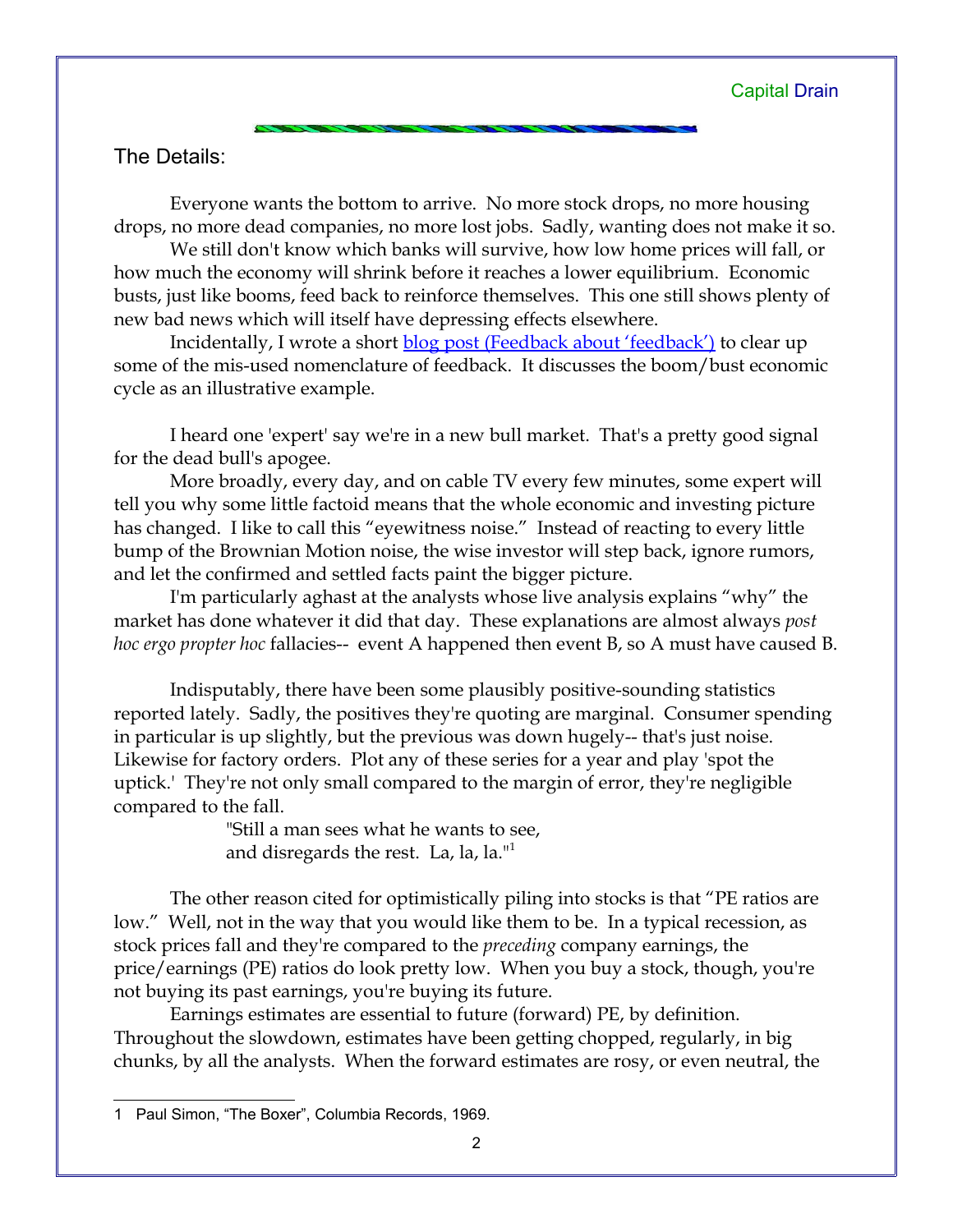$\overline{2}$  $\overline{2}$  $\overline{2}$ 

forward PE can look enticing. As the bad news and reduced hope arrive and estimates are cut, that PE rises unless the stock price falls right along with the estimates.

Eventually the news looking forward will be legitimately more encouraging. That will be the time to look at forward PE and consider buying stocks. Until then, put your money back in your pocket.

That, to repeat, is the take-away investment idea for the moment: **put your money back in your pocket.**

What's the good news? It's not a depression. The current administration is competent to govern. We learned a lot from the mistakes of the Great Depression. We have a chance to pull through this.

### Putting the Recession in Perspective

In terms of economic output and jobs lost, this recession pales in comparison with the Great Depression.

The charts show the course of the recession that started in December 2007 and of the Great Depression of August 1929 through March 1933. The lines show how much higher or lower each indicator was in the months before or after the recession started, measured as a percentage of the level of that indicator at the start of the recession.



Notes: GDP is measured at a seasonally adjusted annual rate in constant (1939 and 2000); employment levels are for nonagricultural jobs; 1920s-30s figures are annual and exclude the military; price data are consumer price indexes.

Sources: National Bureau of Economic Research Macrohistory Database (Depression-era GDP and employment); Commerce Department (current GDP); Labor Department (current employment and all price data)

<span id="page-2-0"></span>2 Justin Lahart, "How a Modern Depression Might Look -- If the U.S. Gets There," The Wall Street Journal, 30 March 2009, Dow Jones & Company, 30 March 2009 <http://online.wsj.com/article/SB123836938251967565.html>.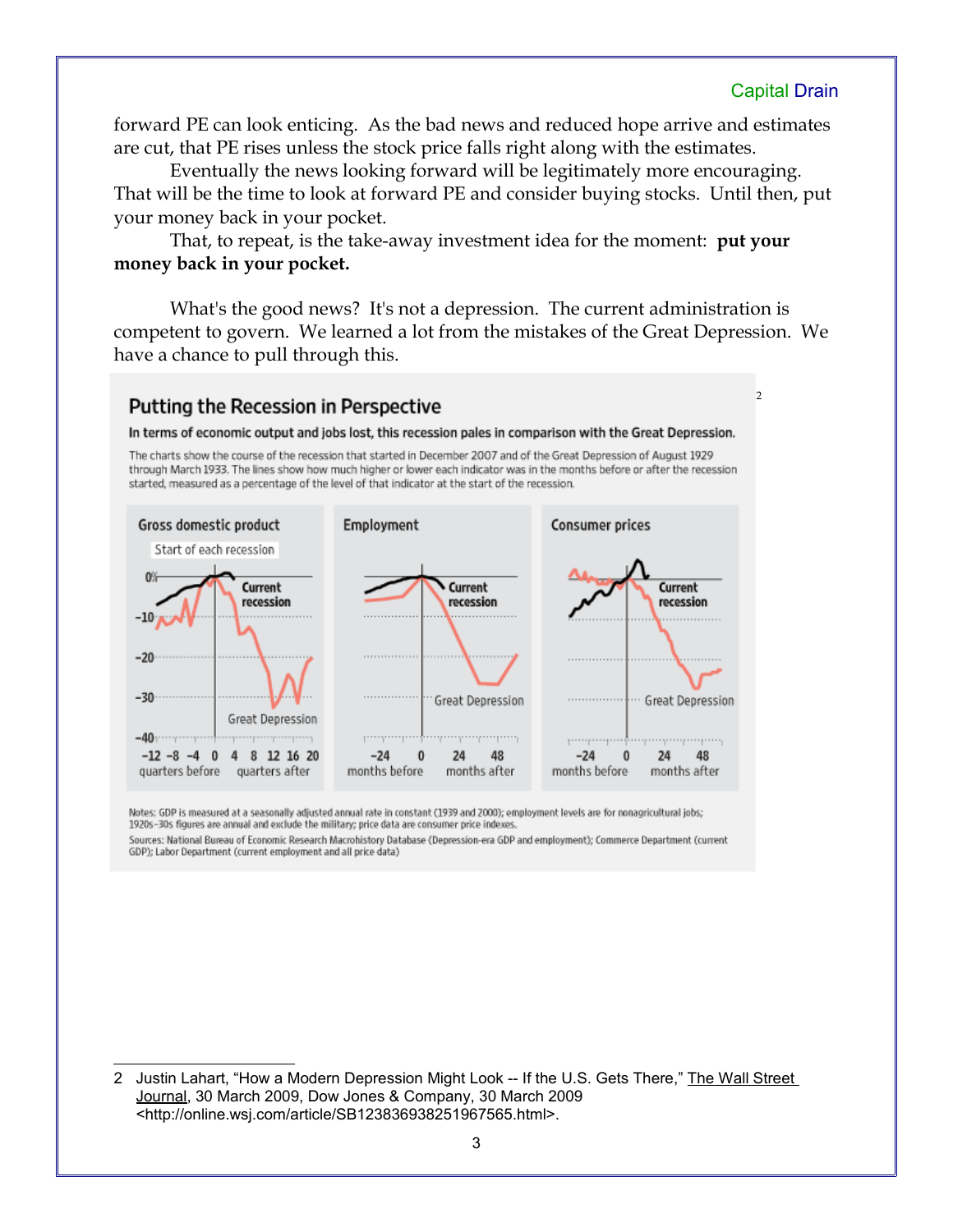Personal Net New Borrowing is negative, for the first time since  $WWII<sup>3</sup>$  $WWII<sup>3</sup>$  $WWII<sup>3</sup>$ 

There's been some talk about the "paradox of thrift." In short, when there are scary times like these, people tend to save more and pay down debt, decreasing their spending. Spending less exacerbates a recession; spending more would help to counter a recession. Thus, when a recession causes more saving, it makes the recession worse.

That's the usual story.

The usual answer is "So what?" Individuals should do what's best for themselves because that's what's best for the economy *in the long run*. In fact, American consumers collectively have a horrific amount of debt, and it's in everyone's best interest that they reduce that debt sooner or later. If they choose 'sooner,' so be it.

Another answer is specific to this recession. Most recessions in the modern era have been caused by a lack of demand for purchasing. The usual pattern is that interest rates rise until they hurt, and either companies or households cut back their spending, and GDP tumbles.

This recession is different because it was brought on by lack of lending, particularly by banks and other lenders realizing they need to cut their own lending because it's become too difficult to do their own borrowing. That process is called deleveraging. GDP is slowing because borrowing became-- not too expensive-- just too difficult, or impossible, to do at any price.

In this case, when consumers save it is helpful: their savings are by definition a bank borrowing from them, and banks need to borrow. When consumers pay down debt, it is helpful: their debt repayments reduce the bank's loans, and banks need to reduce their loans.

In short, never mind the paradoxes, what's good for you *is* good for America. Pay down debt and save more.

<span id="page-3-0"></span>3 "Flow of Funds Accounts of the United States," 12 March 2009, Board of Governors of the Federal Reserve System, 28 March 2009 <http://www.federalreserve.gov/releases/z1/current/Coded/coded.pdf>.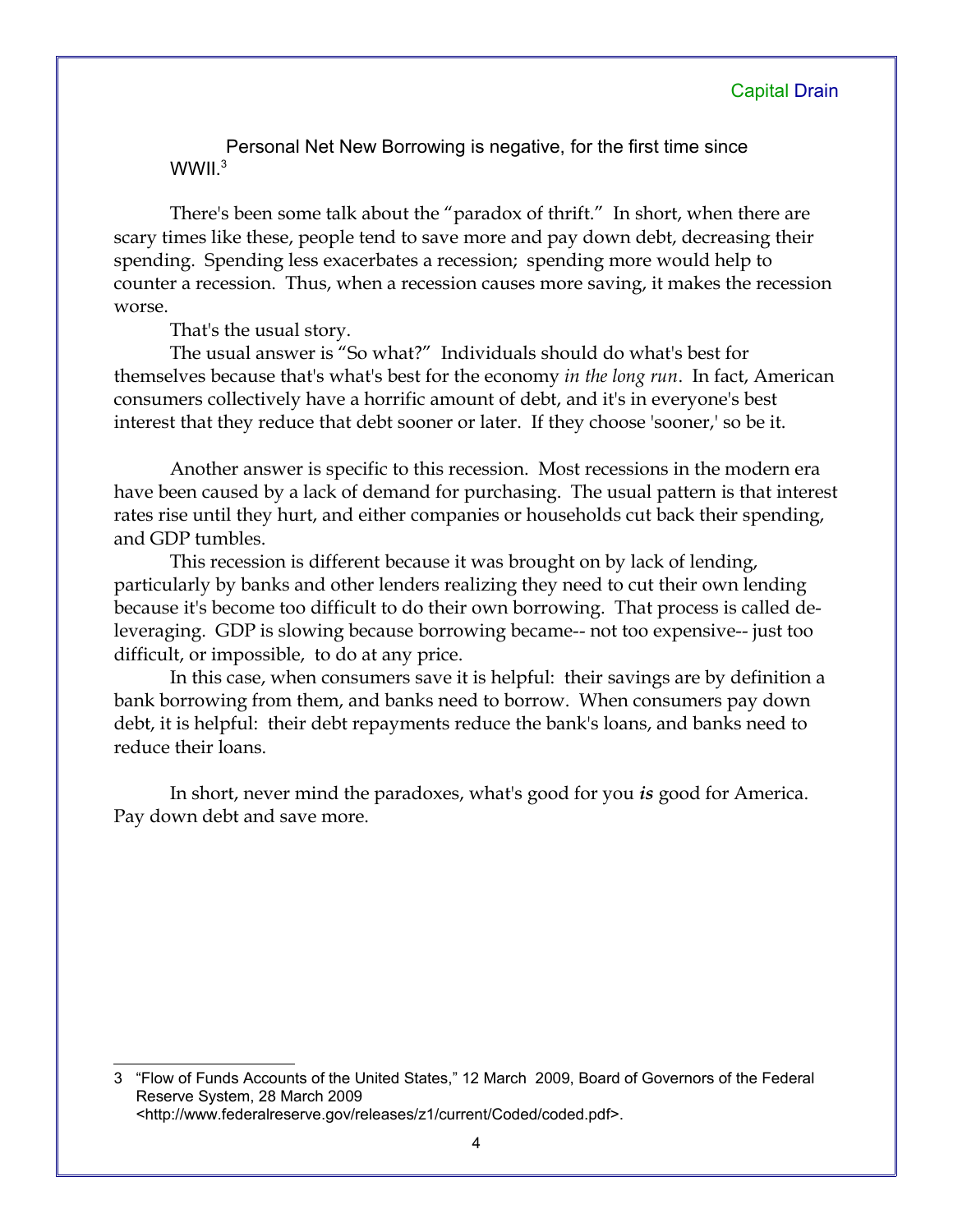"Stocks for the long run" has been weighed in the balance in Baby Boomers' retirement accounts all over the world and has been found wanting. The S&P 500 is now roughly where it was 12 years ago, although earnings in 1997 were higher than those projected for 2009. $4$ 

The argument was always based on statistics of historical stock market returns, and that alone was enough to make many analysts cringe.

There are two reasons for that. The first is the nature of statistics itself. Those projections of good long-term average returns, being based on a historical sample, have some uncertainty (unknowable amount of sampling error) in their projections. You usually see this expressed as "a 95% confidence interval" or 99%, but rarely more confident than that.

Ninety-nine percent. How do you feel about playing Russian Roulette with a hypothetical revolver with 100 chambers but only one bullet? That would at least make most people nervous, and very few financial analysts would recommend "Oh, go ahead, spin and squeeze one off. Empty chambers for the long run!"

A statistical argument *always* has a chance of reality being different from the projection.

The other problem with the argument is that projections of real-world processes based on history have the inherent assumption of "all else being equal." Obviously, if something big and bad happens that never happened before, it will screw up your projections. More subtly, humans learn, they have fads, they forget, they get confused. History can only predict the future most of the time, and in general.

In the history of the capital markets, the past 30 years were quite different from the hundred years before. Investors became more likely to trust that "the market" would ferret out the true value of companies. This was called an "efficient market." In an efficient market, you could just buy a broad stock index and you'd be OK.

Unfortunately, the Efficient Market Theory was formulated by looking at the prior hundred years of data. Back then, most investors mistrusted stocks, or thought of them as a (possibly rigged) crapshoot. Public pensions and private life savings went much more into (banks or) bonds, and only good bonds at that.

The investors who remained in stocks and other risky assets were professionals, and they tended to look at a company very carefully before buying its shares or bonds. This was a market of Warren Buffets, or at least of people who tried as hard as they could to do what he does. With all that scrutiny, overly-risky investments did tend to be found out and shunned. Not always, but usually. That, in fact, tended to produce a pretty darned efficient market, but it depended on the prices being determined by sharp-eyed competitive analysis.

<span id="page-4-0"></span><sup>4</sup> John Mauldin, "While Rome Burns," Thoughts From The Frontline blog, 20 February 2009, InvestorsInsight, 20 February 2009 <http://www.investorsinsight.com/blogs/thoughts\_from\_the\_frontline/archive/2009/02/20/while-romeburns.aspx>.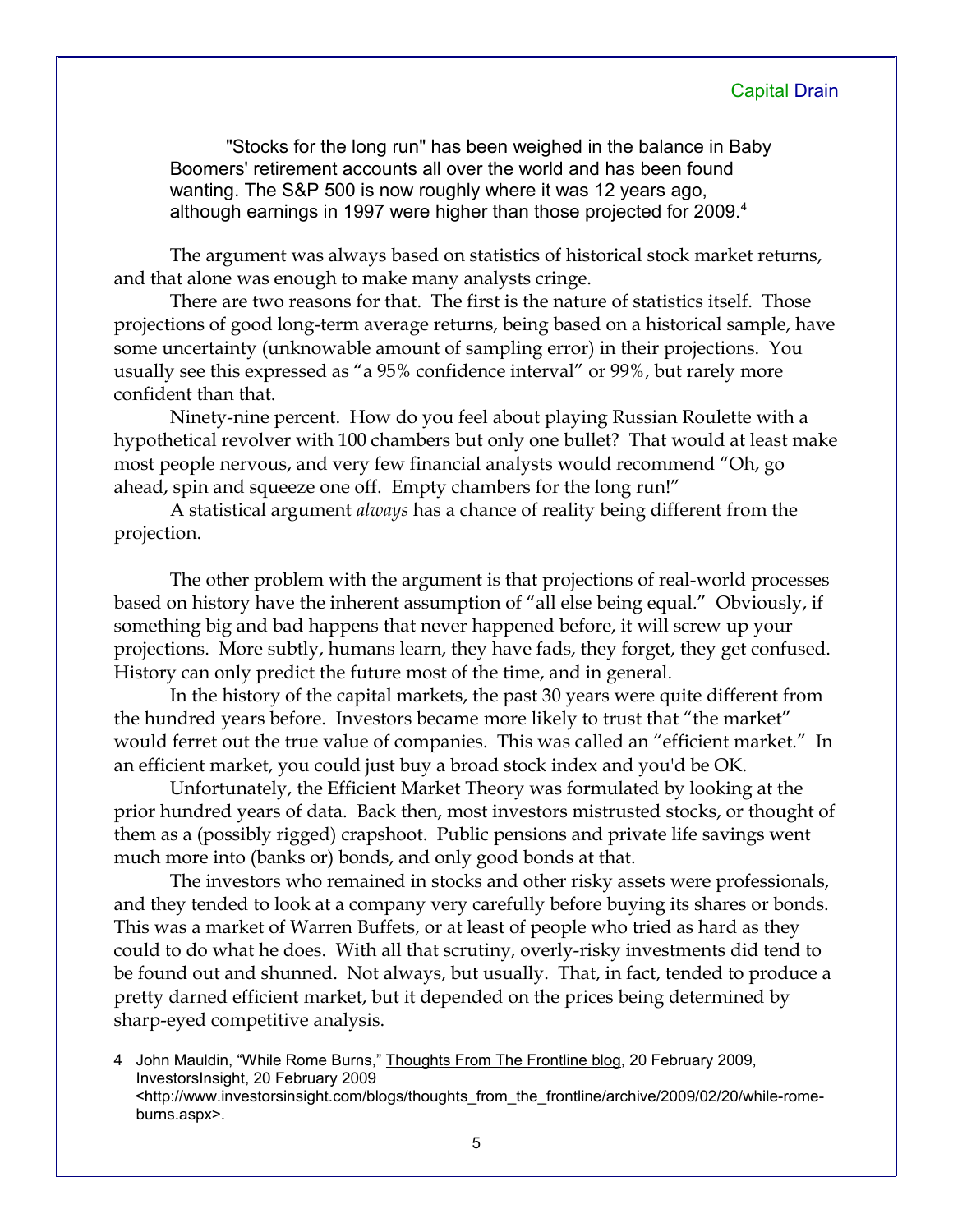The "stocks for the long run" era meant that a lot of money was put into the stock market-- without analysis, just faith in efficiency. More money was coming in "unguided" and a *lot* more money was coming in overall. Pensions and individuals were no longer scared of stocks, but made them the centerpiece of their long-term savings. As this unguided money poured in, the effect on prices of the decisions of the remaining sharp-eyed analysts was reduced. The market became less efficient.

It seems like a cross between physical science's "Uncertainty Principle" and diplomacy's "Trust But Verify." As long as people mistrusted the market, it was pretty trustworthy. When they trusted too much, the market deserved the trust much less.

Housing economist Thomas Lawler implores builders to "stop building." He and others argue that effectively setting a floor for home prices will prolong the pain because it will keep supply and demand out of sync.

"The government does not have the tools to rewrite the laws of supply and demand," said Harvard University economist Edward Glaeser. "By artificially increasing prices, we are encouraging more building."[5](#page-5-0)

New home prices are constrained by "existing home" resale prices. Resale prices are being defined by foreclosure sales, of which there's no shortage even here on the Peninsula, and some even in Manhattan. Nationwide and in most urban areas, most of the resales are foreclosure sales, so the median resale price is a foreclosure price. Unhurried sales get good prices IF there's something essential about the house that can't be found in the foreclosure inventory. New home inventory is more than a year's sales. Likewise for used homes, but that's just the visible inventory; people who are holding back homes they'd love to sell at better prices abound.

One laughable aspect of the 'home sales are improving' articles lately is that they're reporting units sold, not dollar value sold. Almost any other industry you see reports the dollars.

Lower price means higher sales. That's axiomatic, not 'good news.'

Since prices are still dropping by bigger percentages than unit sales are increasing, price elasticity is still < 1 and actual sales dollar volume is dropping. When %price decrease <= %unit sales increase, THEN you're looking at a bottom. The elasticity is actually quite low, like 0.3. Either prices have to drop a lot, or there has to be some miracle increase in willing able buyers.

It's not making the papers much anymore, but banks are still failing and being taken over by the FDIC regularly and often. New ones get announced almost every Friday. The FDIC does the takeovers on Friday so they can have the bank open again

<span id="page-5-0"></span><sup>5</sup> Nick Timiaos, "Home Builders Make Plea for Federal Aid: Critics Warn That Propping Up Housing Demand Will Only Prolong Market's Woes," The Wall Street Journal, 24 November 2008, Dow Jones & Company, 24 November 2008 <http://online.wsj.com/article/SB122748520112251743.html>.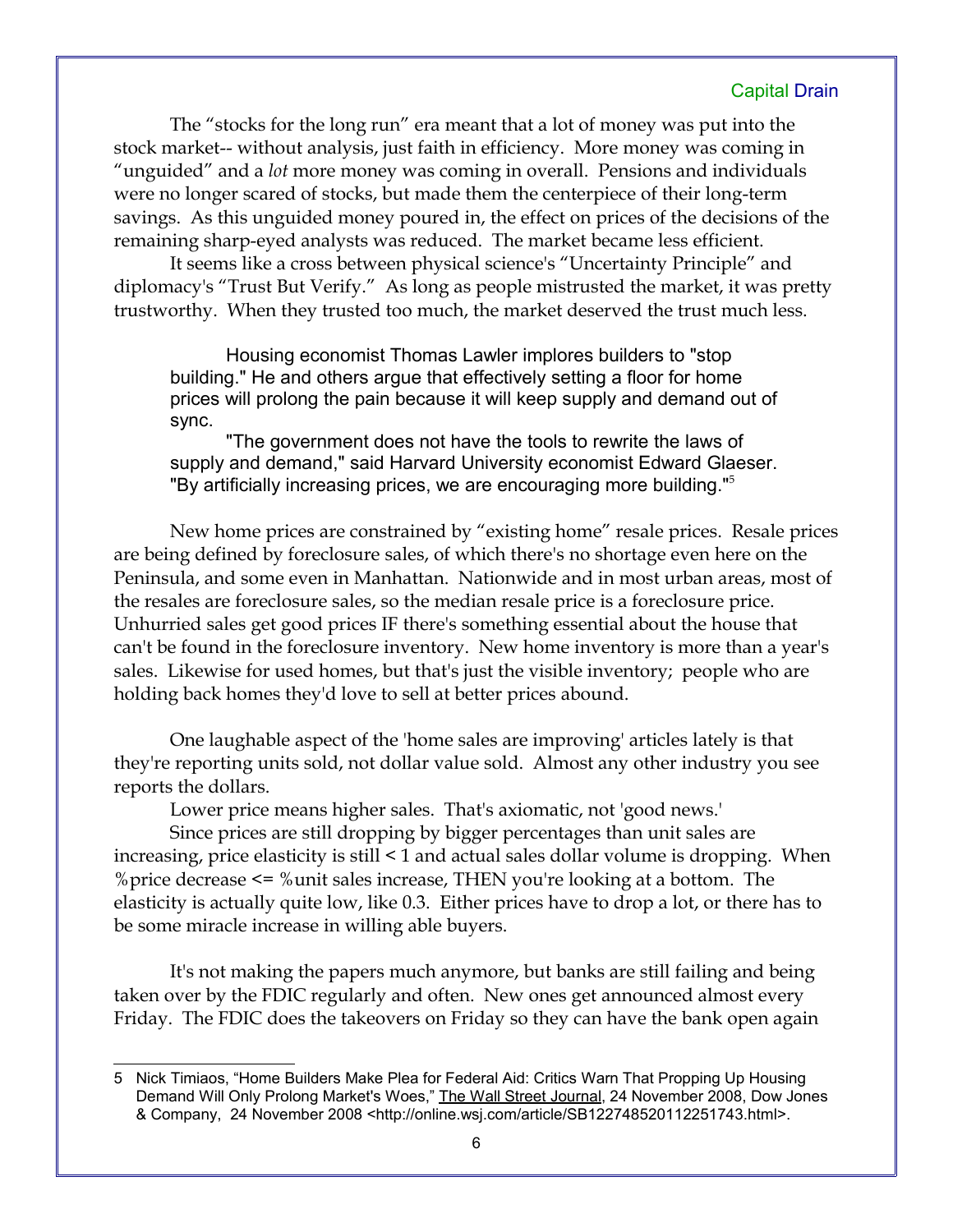for depositors, typically as a new part of an existing healthy bank, the following Monday.



## **FDIC Bank Closures**

The big jump in total cost in July 2008 was Indy Mac.

Why are new banks being added still? Is it just a matter of finding the ones that were already mortally wounded? No. New banks are being felled by new bad debts nationwide caused by de-leveraging and recession.

There are a lot of companies that borrowed relatively short-term money for longpayoff investments. Even if those investments (new factory, new product line, etc.) pay off as expected, the plan from day one was that they'd need to be refinanced. Those refinancings are coming up, the banks won't be so keen to lend on any but the best, and some companies will get stomped.

Likewise there's a wave of consumer charge card delinquencies and negligible hope for roll-overs, consolidation loans, etc. In addition to the harm to the lending banks, at a minimum that's a recipe for reduced spending; it probably also adds to home foreclosures.

#### **Final thoughts:**

I've added some new charts on the <u>'Econ charts' page</u>: a weekly update of the FDIC bank closures, unemployment patterns of recessions, and comparative bear market tracks.

Oh, and Geithner's plan is still a question, not an answer. How many of the remaining banks are busted?

 Eventually I understood that the strength of the dollar was due not to people choosing to hold dollars but to their inability to maintain or roll